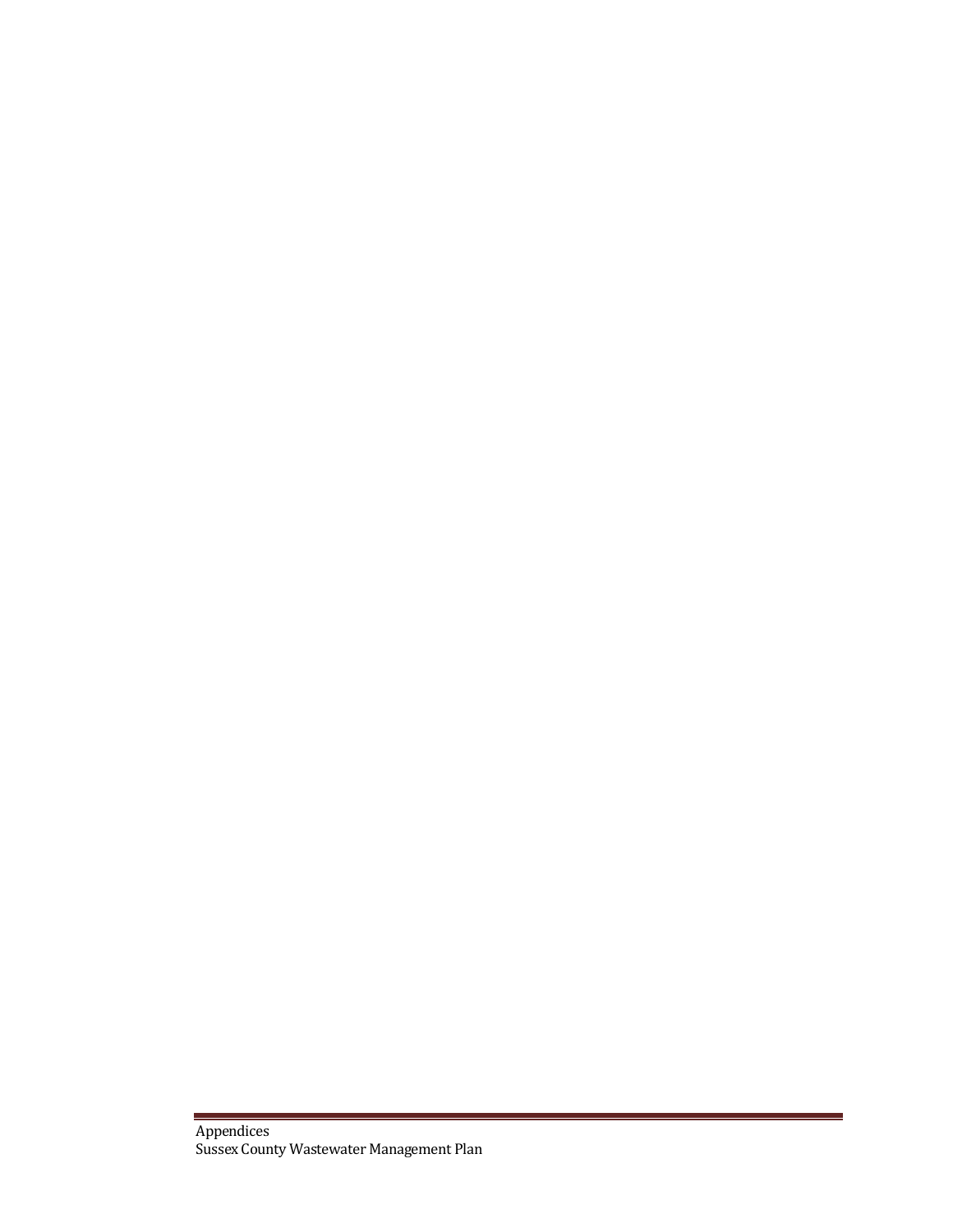## **DOMESTIC TREATMENT FACILITIES SERVING MULTIPLE MUNICIPALITIES FACILITY NAME: UPPER WALLKILL WATER POLLUTION CONTROL FACILITY**

| 1. Existing or proposed facility:                                                             | Existing                                           |                                         |
|-----------------------------------------------------------------------------------------------|----------------------------------------------------|-----------------------------------------|
| 2. New Jersey Pollutant Discharge Elimination<br><b>System Permit Number:</b>                 | NJ0053350                                          |                                         |
| 3. Discharge to surface water (DSW):                                                          | <b>DSW</b>                                         |                                         |
| 4. Receiving water or aquifer:                                                                | <b>Wallkill River</b>                              |                                         |
| 5. Classification of receiving water or aquifer:                                              | FW2-NT                                             |                                         |
| 6. Owner of facility:                                                                         | <b>Sussex County Municipal Utilities Authority</b> |                                         |
| 7. Operator of facility:                                                                      | <b>Sussex County Municipal Utilities Authority</b> |                                         |
| 8. Co-Permittee of facility (where applicable):                                               |                                                    |                                         |
| 9. Location of facility: a. Municipality and County                                           | Hardyston Twp. - Sussex County                     |                                         |
| b. Street address                                                                             | 3500 Route 94 North                                |                                         |
| c. Block(s) and Lot(s)                                                                        | Numerous in 6 municipalities                       |                                         |
| 10. Location of discharge (i.e. degrees, minutes,                                             | a. Longitude 74 35'00 b. Latitude                  | 41 09' 07                               |
| seconds):                                                                                     |                                                    |                                         |
| 11. Present permitted flow or permit condition<br>(DSW) or daily maximum (DGW):               | 3.00 MGD                                           |                                         |
| *12. Summary of population served/to be served<br>including major seasonal fluctuations:      | Current (Year 2014) Pop. =<br>Approx. 16,000       | Build-out Population =<br>Approx 20,000 |
| *13. Summary of wastewater flow received/to be<br>received as a 30-day average flow for DSW : | <b>Current Flow</b><br>2014-April 2015<br>(in MGD) | Flow Based on<br>Allocation<br>(in MGD) |
|                                                                                               |                                                    |                                         |
| Municipality:<br>Franklin                                                                     | 0.409                                              | 0.785                                   |
| Municipality:<br>Hamburg                                                                      | 0.219                                              | 0.420                                   |
| Municipality:<br>Hardyston                                                                    |                                                    |                                         |
| Hardyston Twp. MUA                                                                            | 0.220                                              | 0.452                                   |
| Aqua- Wallkill Sewer                                                                          | 0.074                                              | 0.155                                   |
| Municipality:<br>Sparta                                                                       | 0.076                                              | 0.210                                   |
| Municipality:<br>Sussex Borough                                                               | 0.222                                              | 0.464                                   |
| Municipality:<br>Vernon                                                                       | 0.186                                              | $0.380*$                                |
| Municipality:<br>Wantage                                                                      | 0.005                                              | 0.063                                   |
| <b>SCMUA landfill leachate</b>                                                                | 0.029                                              | 0.035                                   |
| SCMUA sludge/ Septage recycle                                                                 | 0.036                                              | 0.036                                   |
| Total Current Flow, 2014 - April 2015                                                         | 1.290 MGD                                          | 3.000 MGD                               |

\*Note: Vernon Twp. also has 0.265 MGD allocation that is a Discharge to Ground Water (Permit NJ0145688), SCMUA facility has Effluent Recharge Force Main that discharges in Vernon Twp.

(The NJPDES Treatment Works Approval regulations make numerical allowances for I/I.) The existing I/I can be carriedover and accounted for in the total future wastewater flow.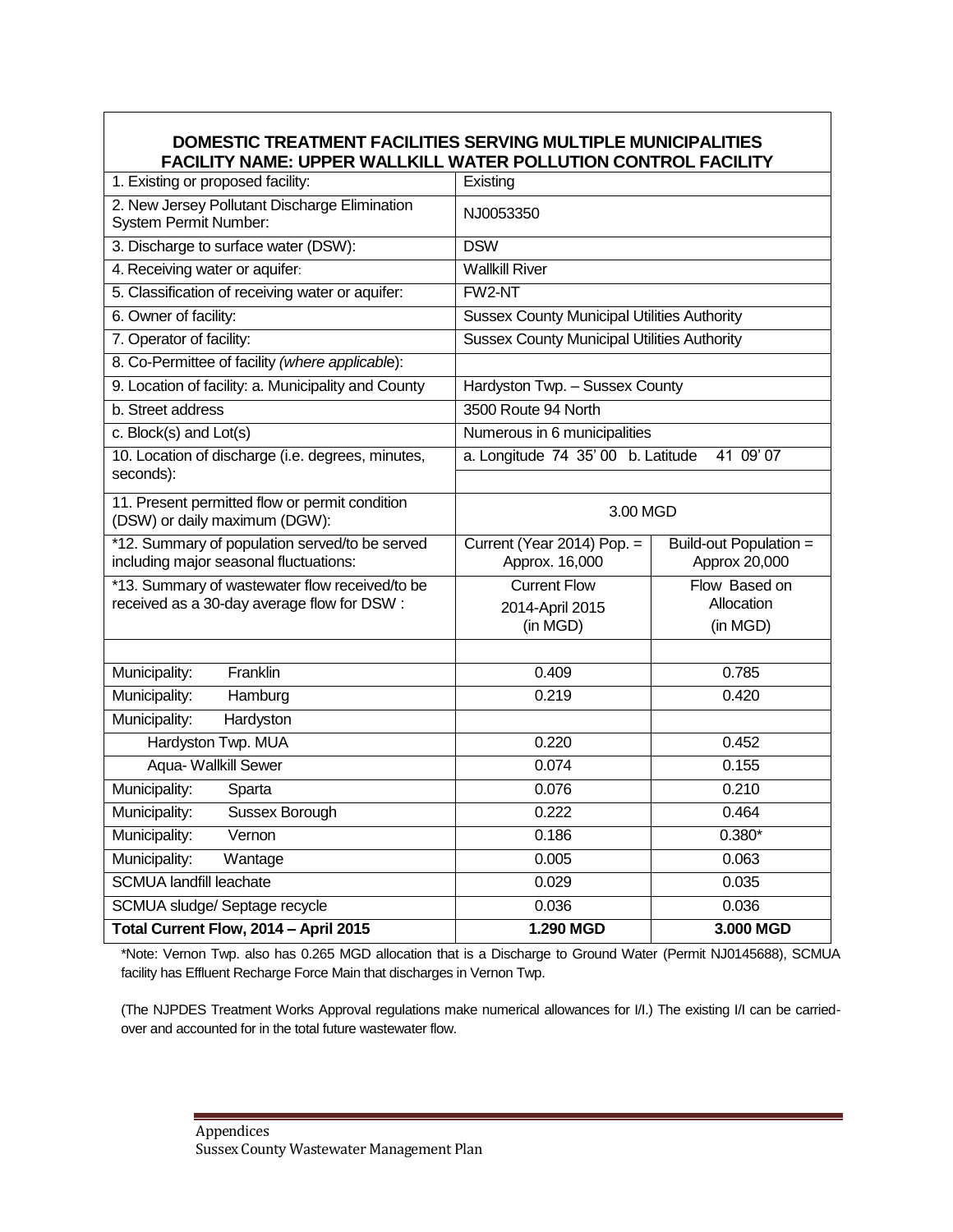## **DOMESTIC TREATMENT FACILITIES SERVING MULTIPLE MUNICIPALITIES FACILITY NAME: MUSCONETCONG SEWERAGE AUTHORITY**

| 1. Existing or proposed facility:                                                                                              | Existing                                   |                                       |  |  |  |
|--------------------------------------------------------------------------------------------------------------------------------|--------------------------------------------|---------------------------------------|--|--|--|
| 2. New Jersey Pollutant Discharge Elimination<br><b>System Permit Number:</b>                                                  | NJ0027821                                  |                                       |  |  |  |
| 3. Discharge to ground water (DGW) or surface<br>water (DSW):                                                                  | <b>DSW</b>                                 |                                       |  |  |  |
| 4. Receiving water or aquifer:                                                                                                 | Musconetcong River                         |                                       |  |  |  |
| 5. Classification of receiving water or aquifer:                                                                               | FW2-TM                                     |                                       |  |  |  |
| 6. Owner of facility:                                                                                                          | Musconetcong Sewerage Authority            |                                       |  |  |  |
| 7. Operator of facility:                                                                                                       | Musconetcong Sewerage Authority            |                                       |  |  |  |
| 8. Co-Permittee of facility (where applicable):                                                                                | N/A                                        |                                       |  |  |  |
| 9. Location of facility:                                                                                                       |                                            |                                       |  |  |  |
| a. Municipality & County                                                                                                       | Mount Olive Twp. - Morris County           |                                       |  |  |  |
| b. Street address                                                                                                              | 110 Continental Drive, Budd Lake, NJ       |                                       |  |  |  |
| c. Block(s) and Lot(s)                                                                                                         | Block 1 Lot 3                              |                                       |  |  |  |
| 10. Location of discharge (i.e. degrees, minutes,                                                                              | a. Longitude _74 43' 20.7                  |                                       |  |  |  |
| seconds):                                                                                                                      | b. Latitude<br>40 54' 50.0 or              |                                       |  |  |  |
|                                                                                                                                |                                            |                                       |  |  |  |
| 11. Present permitted flow or permit condition<br>(DSW) or daily maximum (DGW):                                                | 4.31 Million Gallons per Day (MGD)         |                                       |  |  |  |
| *12. Summary of population served/to be served<br>including major seasonal fluctuations:                                       | Current (Year 2014)<br>Population          | <b>Build-out</b><br>Population        |  |  |  |
| Municipality: Stanhope                                                                                                         | Approx. 3,500                              | 3,600                                 |  |  |  |
| Municipality: Byram                                                                                                            | Approx. 700                                | 1,100                                 |  |  |  |
| Municipality: Hopatcong                                                                                                        | Approx. 6,000                              | <b>TBD</b>                            |  |  |  |
|                                                                                                                                |                                            |                                       |  |  |  |
| <b>MSA Facility Total (from 2008 WMP)</b><br><b>Includes Sewer Area in Morris County</b>                                       | 34,600                                     | 58,300                                |  |  |  |
| 13. Summary of wastewater flow received/to be<br>received as a 30-day average flow for DSW or a<br>daily maximum flow for DGW: | Current (2014-April 2015)<br>Flow (in MGD) | Flow Based on Allocation<br>(in MGD)* |  |  |  |
| Municipality: Stanhope                                                                                                         | 0.337                                      | 0.541                                 |  |  |  |
| Municipality:<br><b>Byram</b>                                                                                                  | 0.032                                      | 0.100                                 |  |  |  |
| Municipality:<br>Hopatcong                                                                                                     | 0.372                                      | 0.580                                 |  |  |  |
|                                                                                                                                |                                            |                                       |  |  |  |
| <b>MSA Facility Total</b><br><b>Includes Sewer Area in Morris County</b>                                                       | 2.12 MGD                                   | <b>4.31 MGD</b>                       |  |  |  |

**TBD = To Be Determined, since build-out and Municipal Chapter are being done with Highlands Council**

**Note: MSA Facility has a future stage flow of 5.79 MGD, according to DEP.**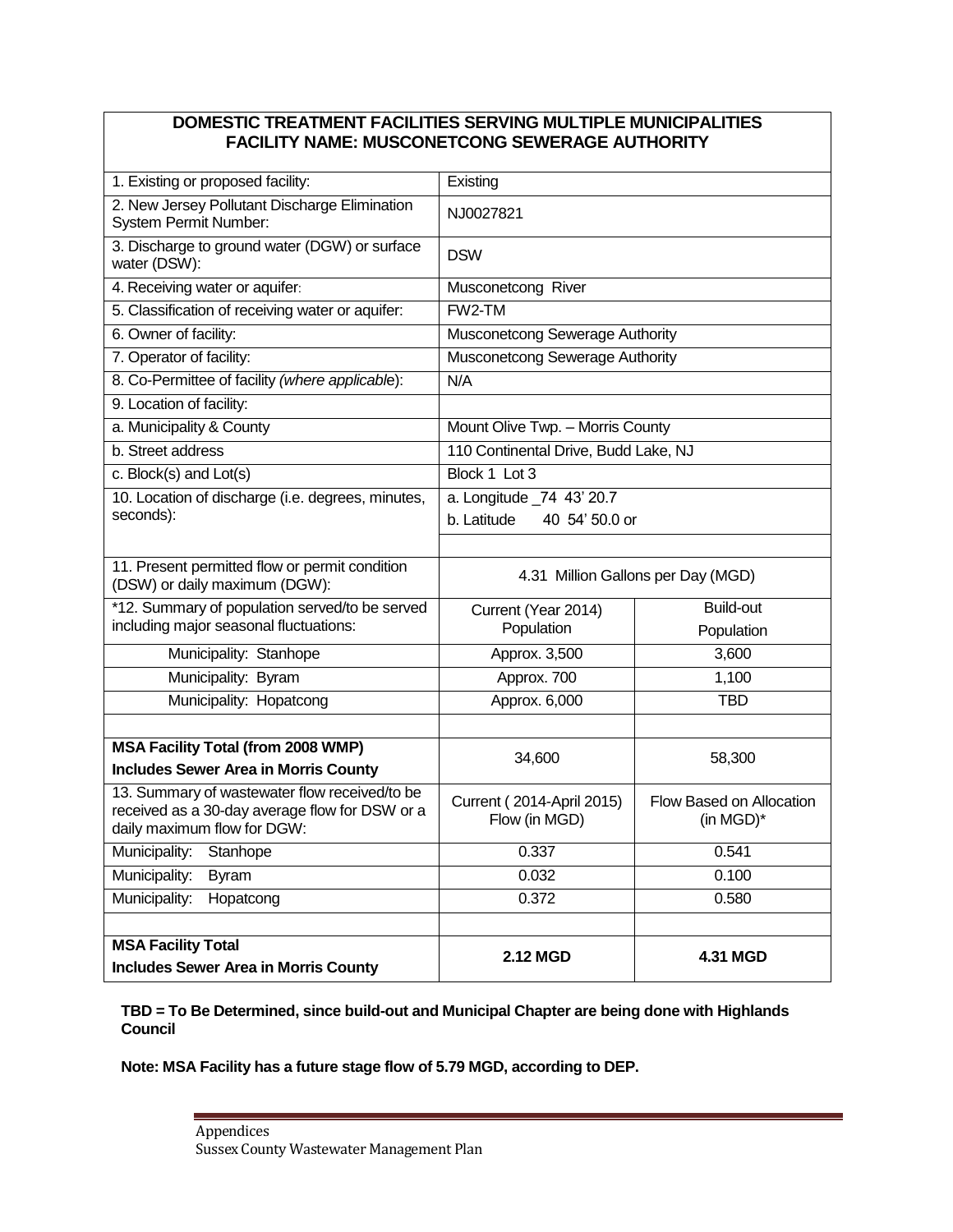## **TOWN FACILITY NAME STATUS NJPDES TYPE FLOW OWNER NAME (or T-1) (MGD)** n/a for T-1 ANDOVER BOR. ANDOVER DINER FOR ANDOVER DINER FOR A RESERVED AND EXISTING NJG0128961 GW n/a p. DIMITRIOS ANDOVER BOR. ANDOVER SHOPPING PLAZA | EXISTING | NJG0087513 | GW | n/a | LANE ENTERPRISES INC ANDOVER TWP ANDOVER NURSING HOME FXISTING NJ0090069 GW 0.14 ANDOVER NURSING HOME INC ANDOVER TWP ASCOT PARK GARDEN APTS RXISTING NJ0060321 GW 0.01 MARTIN & FAUL LTD. ANDOVER TWP ECONO LODGE RISTING NJG0136590 GW n/a PATEL KIRAN ANDOVER TWP FARMSTEAD GOLF COUNTRY CLUB | EXISTING | NJG0131351 | GW | n/a | YOUNG REALTY ASSOCIATES ANDOVER TWP FLORENCE M BURD MIDDLE SCHOOL | EXISTING NJG0127779 | GW | n/a | ANDOVER TWP RGNL BD OF ED ANDOVER TWP KITTATINNY VALLEY STATE PARK | EXISTING | NJG0139475 | GW | n/a | NJDEP STATE PARK SERVICE ANDOVER TWP LIFECARE MEWS PROPOSED Revoked GW 0.065 SUSSEX & WARREN HOLDING ANDOVER TWP LONG POND SCHOOL WTP EXISTING NJ0020419 SW 0.01 ANDOVER TWP RGNL BD OF ED ANDOVER TWP PERONA FARMS FOOD EXISTING NJG0190501 GW n/a PERONA FARMS - AVONDOGLIA ANDOVER TWP SHERIDANS LODGE FXISTING NJG0161098 GW n/a SHERIDANS LODGE

**PERMIT**

**APPENDIX C - NJPDES PERMITS SUMMARY TABLE, SUSSEX COUNTY**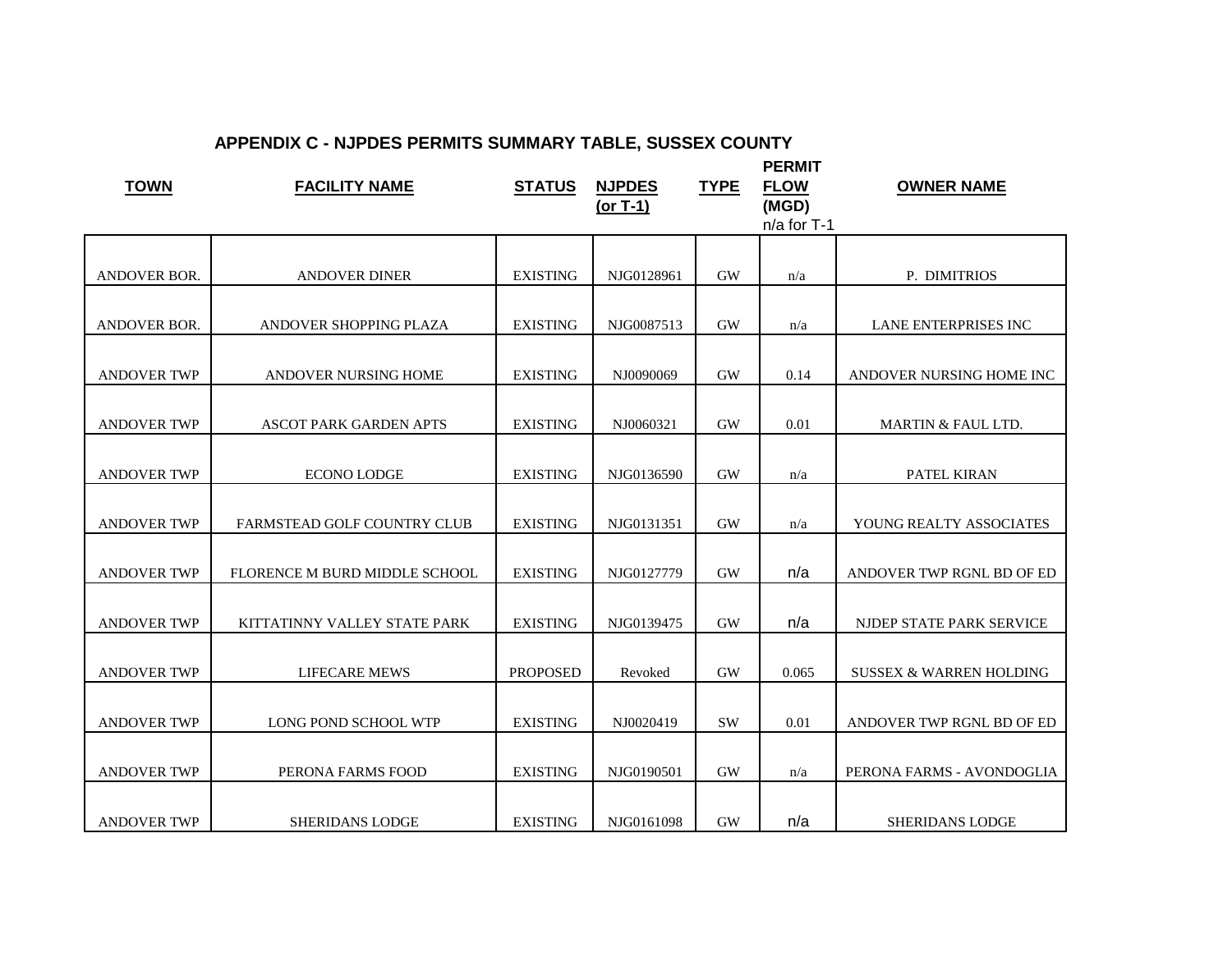| <b>ANDOVER TWP</b> | <b>HOLIDAY MOTEL</b>              | <b>EXISTING</b> | NJG0235067 | <b>GW</b> | n/a     | K. KUWALA                   |
|--------------------|-----------------------------------|-----------------|------------|-----------|---------|-----------------------------|
| <b>ANDOVER TWP</b> | <b>CASA BELLISIMA</b>             | <b>EXISTING</b> | NJG0241261 | <b>GW</b> | n/a     | C. QUINN                    |
| <b>ANDOVER TWP</b> | <b>ST PAUL'S ABBEY STP</b>        | <b>EXISTING</b> | NJ0023132  | <b>GW</b> | 0.02    | <b>ARIES</b>                |
|                    |                                   |                 |            |           |         |                             |
| <b>ANDOVER TWP</b> | PROPOSED CONVENIENCE STORE        | <b>PROPOSED</b> | NJ0166553  | <b>GW</b> | 0.00272 |                             |
| <b>BYRAM</b>       | 11 PARSONS ROAD RESIDENCES        | <b>EXISTING</b> | NJG0141461 | <b>GW</b> | n/a     |                             |
| <b>BYRAM</b>       | <b>CAMP ALLAMUCHY</b>             | <b>EXISTING</b> | NJG0136905 | <b>GW</b> | n/a     | <b>CAMP ALLAMUCHY</b>       |
| <b>BYRAM</b>       | PANTHER LAKE CAMPING RESORT       | <b>EXISTING</b> | NJG0085723 | <b>GW</b> | n/a     | PANTHER LAKE RESORT         |
| <b>BYRAM</b>       | ROSE PROPERTY - DENNIS HILL SECT. | <b>EXISTING</b> | NJG0143057 | <b>GW</b> | n/a     | <b>R.DENNIS</b>             |
| <b>BYRAM</b>       | ROSE PROPERTY - DIV. LANE SECTION | <b>EXISTING</b> | NJG0146919 | <b>GW</b> | n/a     | <b>R.DENNIS</b>             |
| <b>BYRAM</b>       | WILD WEST CITY                    | <b>EXISTING</b> | NJG0204111 | <b>GW</b> | n/a     | M. STABILE                  |
| <b>BYRAM</b>       | JEFFERSON LAKE DAY CAMP           | <b>EXISTING</b> | NJG0219851 | <b>GW</b> | n/a     | D. KAGAN                    |
| <b>BYRAM</b>       | <b>FRANKIE'S LAKESIDE TAVERN</b>  | <b>EXISTING</b> | NJG0229377 | <b>GW</b> | n/a     | M. FAUSTO                   |
| <b>BYRAM</b>       | TIMBER'S RESTAURANT               | <b>EXISTING</b> | NJG0174726 | <b>GW</b> | n/a     | TIMBER'S RESTAURANT         |
| <b>FRANKFORD</b>   | BENTLEY ASSISTED LIVING FACILITY  | <b>EXISTING</b> | NJG0087319 | <b>GW</b> | n/a     | <b>BRANCHVILLE MANOR CO</b> |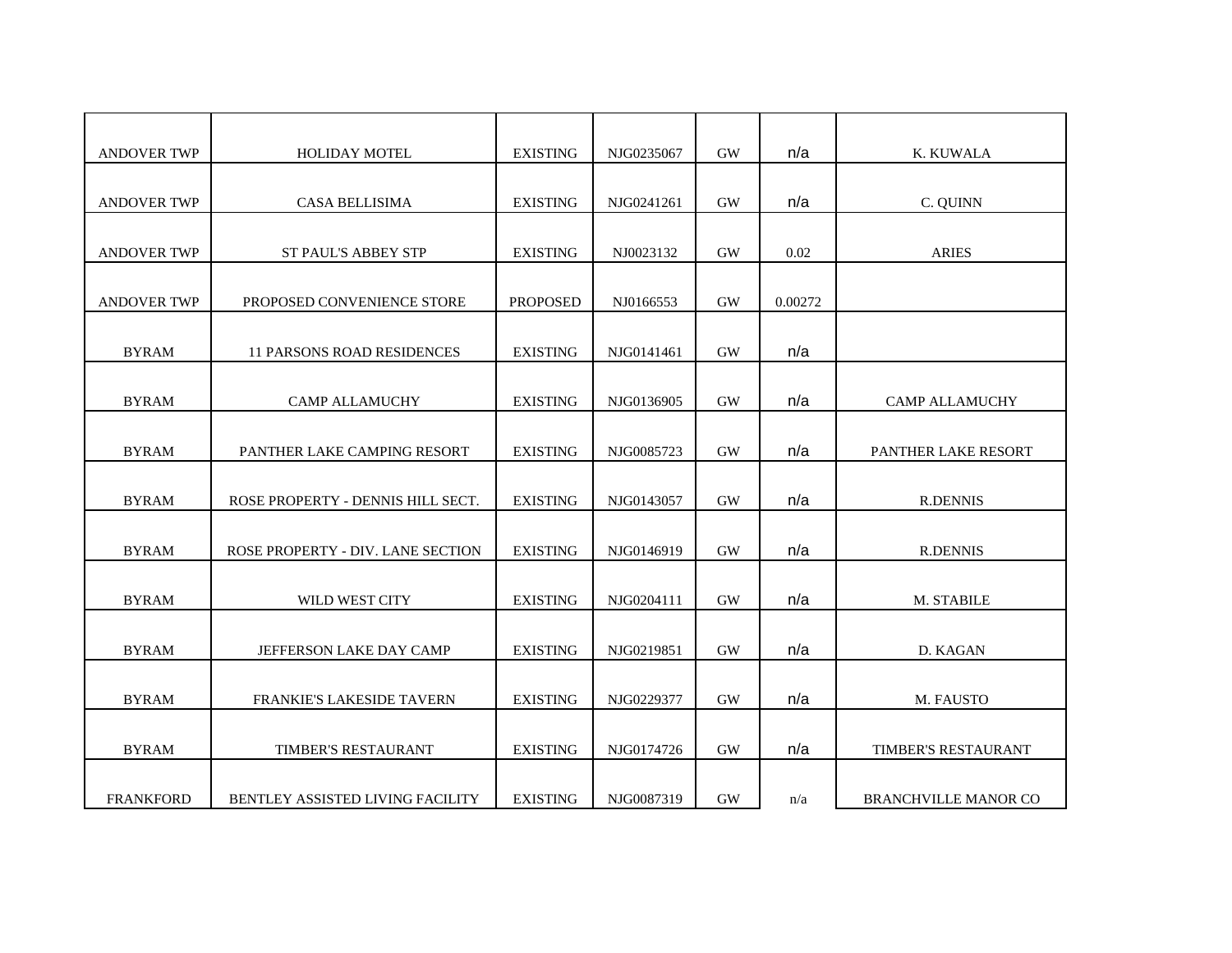| <b>FRANKFORD</b> | BRANCHVILLE SCMUA PLANT          | <b>EXISTING</b> | NJ01416676 | <b>GW</b> | 0.17  | <b>SUSSEX COUNTY MUA</b>     |
|------------------|----------------------------------|-----------------|------------|-----------|-------|------------------------------|
| <b>FRANKFORD</b> | <b>CULVER BROOK APTS</b>         | <b>EXISTING</b> | NJG0109541 | <b>GW</b> | n/a   | <b>CULVER BROOK APTS INC</b> |
| <b>FRANKFORD</b> | <b>CHATTERBOX DRIVE INN</b>      | <b>EXISTING</b> | NJG0227412 | <b>GW</b> | n/a   | <b>D.HALL</b>                |
| <b>FRANKFORD</b> | <b>CULVER LAKE GOLF CLUB</b>     | <b>EXISTING</b> | NJG0135283 | <b>GW</b> | n/a   | <b>HUTAN CORP</b>            |
| <b>FRANKFORD</b> | FRANKFORD TOWN CENTER STP        | <b>PROPOSED</b> | NJ0208990  | <b>GW</b> | 0.21  | <b>SUSSEX COUNTY MUA</b>     |
| <b>FRANKFORD</b> | <b>FRANKFORD TOWNSHIP SCHOOL</b> | <b>EXISTING</b> | NJG0100838 | <b>GW</b> | 0.002 | FRANKFORD TWP BD OF ED       |
| <b>FRANKFORD</b> | HARMONY RIDGE CAMPGROUND         | <b>EXISTING</b> | NJG0134473 | <b>GW</b> | n/a   | <b>RISDON EDWIN F</b>        |
| <b>FRANKFORD</b> | <b>KYMER CAMPING RESORT</b>      | <b>EXISTING</b> | NJG0085944 | GW        | n/a   | <b>KYMER FRANK</b>           |
| <b>FRANKFORD</b> | <b>SKYLANDS PARK</b>             | <b>EXISTING</b> | NJ0103748  | <b>GW</b> | 0.024 | <b>SKYLANDS PARK</b>         |
| <b>FRANKFORD</b> | <b>SUSSEX COUNTY FAIRGROUNDS</b> | <b>EXISTING</b> | NJG0128406 | <b>GW</b> | n/a   | S.C. FARM & HORSE SHOW       |
| <b>FRANKFORD</b> | SUSSEX COUNTY HOMESTEAD WTP      | <b>EXISTING</b> | NJ0022063  | <b>SW</b> | 0.05  | <b>SUSSEX COUNTY</b>         |
| <b>FRANKFORD</b> | YETTERS DINER                    | <b>EXISTING</b> | NJG0134325 | <b>GW</b> | n/a   | <b>HATZINAS NICKLOS</b>      |
| <b>FREDON</b>    | <b>BEAR BROOK VALLEY</b>         | <b>EXISTING</b> | NJ0109576  | <b>GW</b> | 0.035 | WORTH CONSTRUCTION CO        |
| <b>FREDON</b>    | FREDON TWP ELEMENTARY SCHOOL     | <b>EXISTING</b> | NJG0173509 | <b>GW</b> | n/a   | FREDON BOARD OF ED.          |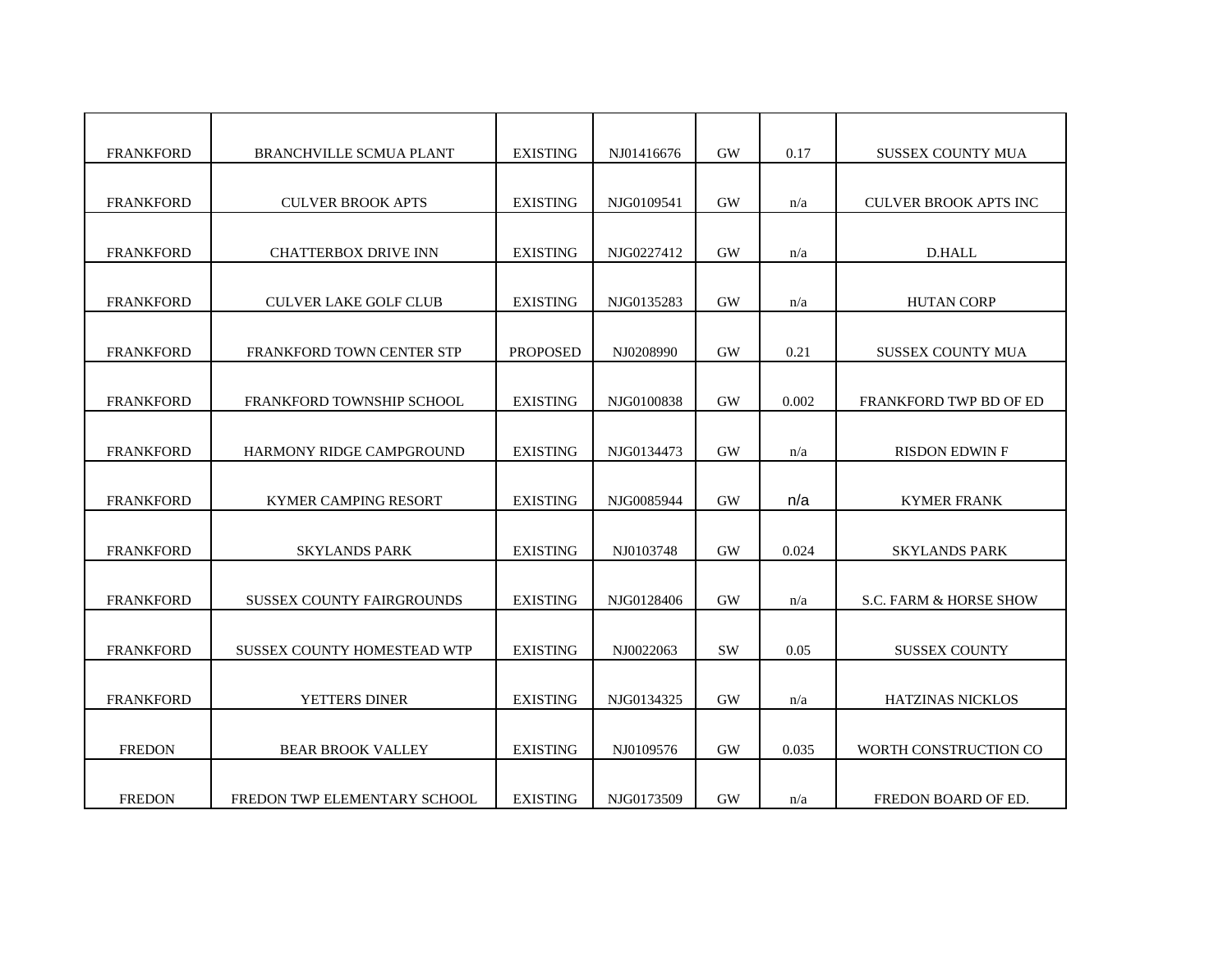| <b>GREEN</b>     | CROSSED KEYS BANQUET HALL        | <b>PROPOSED</b> | NJ0159948  | <b>GW</b>     | 0.0045  | PEQUEST 202 LLC             |
|------------------|----------------------------------|-----------------|------------|---------------|---------|-----------------------------|
| <b>GREEN</b>     | <b>PUB 517</b>                   | <b>EXISTING</b> | NJG0219878 | <b>GW</b>     | n/a     | M.TURNER                    |
| <b>GREEN</b>     | NVE PHARMACEUTICALS INC          | <b>EXISTING</b> | NJG0175510 | <b>GW</b>     | n/a     | NVE PHARMACEUTICALS INC     |
| <b>GREEN</b>     | <b>GARDEN STATE ACADEMY STP</b>  | <b>EXISTING</b> | NJ0099171  | <b>GW</b>     | 0.0225  | NJ CONF. 7th DAY ADVENTISTS |
| <b>HAMPTON</b>   | BIG `N` SHOPPING CENTER STP      | <b>EXISTING</b> | NJ0024163  | <b>SW</b>     | 0.02    | KERE ASSOCIATES             |
| <b>HAMPTON</b>   | CARRIAGE MOBILE HOMES INC        | <b>EXISTING</b> | NJ0067806  | <b>GW</b>     | 0.0059  | CARRIAGE MOBILE HOMES INC   |
| <b>HAMPTON</b>   | HAMPTON COMMONS                  | <b>EXISTING</b> | NJ0050580  | <b>SW</b>     | 0.05    | <b>SUSSEX CNTY MUA</b>      |
| <b>HAMPTON</b>   | <b>HAMPTON CROSSINGS</b>         | <b>PROPOSED</b> | NJ0173754  | <b>GW</b>     | 0.01988 | CAGE INVESTORS, LLC         |
| <b>HAMPTON</b>   | <b>HAMPTON SQUARE</b>            | <b>PROPOSED</b> | NJ0166791  | <b>GW</b>     | 0.01994 | CAGE INVESTORS, LLC         |
| <b>HAMPTON</b>   | KITTATINNY REG HS BD OF ED       | <b>EXISTING</b> | NJ0028894  | <b>SW</b>     | 0.045   | KITTATINNY RGNL BD OF ED    |
| <b>HAMPTON</b>   | <b>MARTIN PROPERTY</b>           | <b>EXISTING</b> | NJ0135160  | <b>GW</b>     | 0.10255 | <b>MARTIN KENNETH D</b>     |
| <b>HAMPTON</b>   | MISSIONARY SOC. SALESIAN SISTERS | <b>EXISTING</b> | NJ0173738  | <b>GW</b>     | 0.0166  | MISSIONARY SOC. SALESIANS   |
| <b>HAMPTON</b>   | NEWTON FITNESS CTR D/B/A         | <b>EXISTING</b> | NJG0134198 | $\mathrm{GW}$ | n/a     | TRM FITNESS CORP            |
| <b>HARDYSTON</b> | BALLYOWEN GOLF CLUB USA INC      | <b>EXISTING</b> | NJ0138720  | <b>GW</b>     | 0.004   | <b>BALLYOWEN GOLF CLUB</b>  |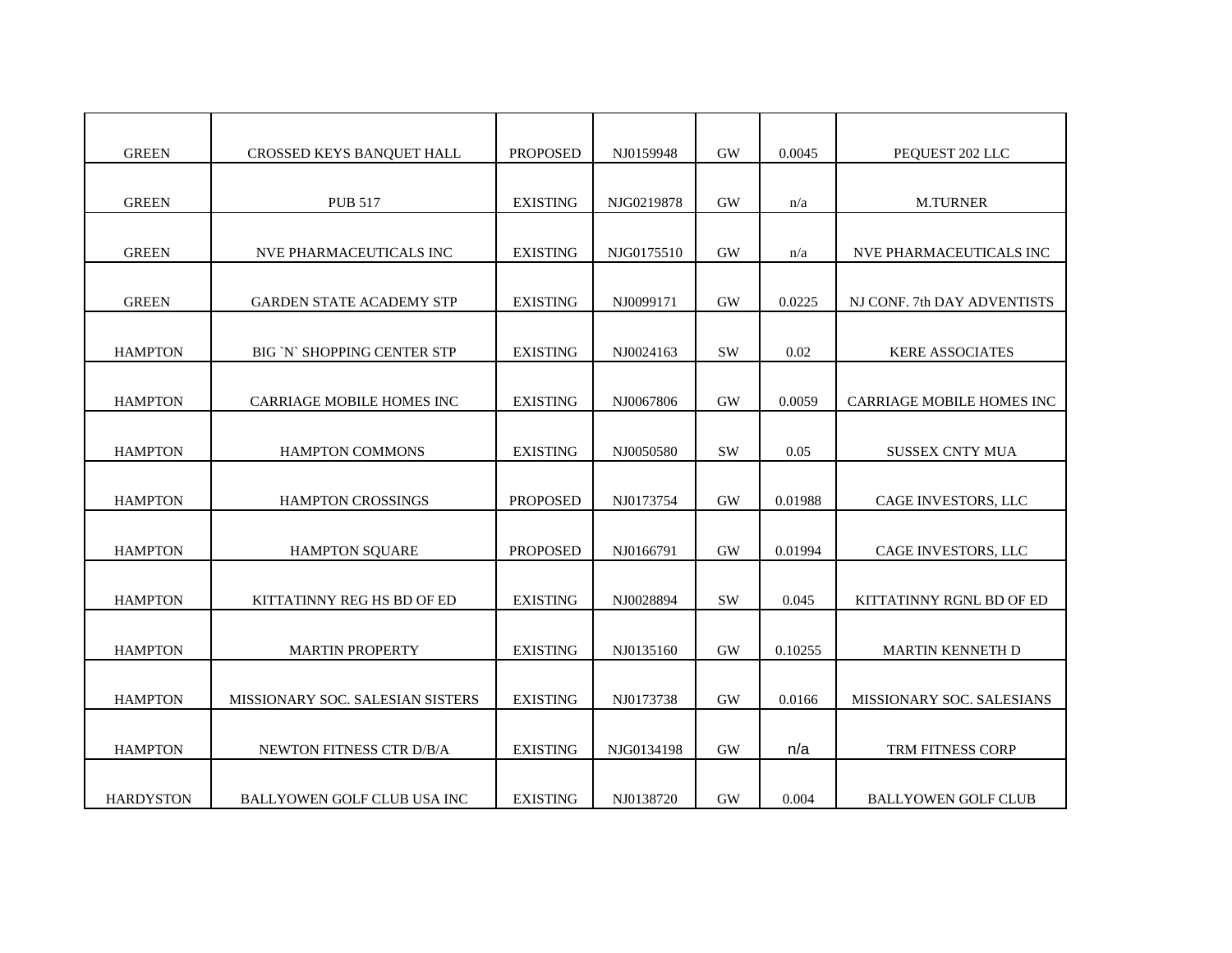| <b>HARDYSTON</b> | <b>BEAVER HILL CAMPGROUND</b>  | <b>EXISTING</b> | NJG0084778 | <b>GW</b>     | n/a     | <b>BEAVER HILL INC</b>        |
|------------------|--------------------------------|-----------------|------------|---------------|---------|-------------------------------|
| <b>HARDYSTON</b> | <b>CHRISTIAN FAITH CHURCH</b>  | <b>EXISTING</b> | NJ0157007  | <b>GW</b>     | 0.00348 | <b>CHRISTIAN FAITH CHURCH</b> |
|                  |                                |                 |            |               |         |                               |
| <b>HARDYSTON</b> | HARDYSTON PLAZA NORTH          | <b>EXISTING</b> | NJG0156566 | <b>GW</b>     | n/a     | VAN ZILE ROBERT               |
| <b>HARDYSTON</b> | HARDYSTON TWP MIDDLE SCHOOL    | <b>EXISTING</b> | NJ0140210  | <b>GW</b>     | 0.0117  | HARDYSTON TWP BD OF ED        |
| <b>HARDYSTON</b> | MILANO RESTAURANT              | <b>EXISTING</b> | NJG0221805 | $\mathrm{GW}$ | n/a     | A. ASANI                      |
|                  |                                |                 |            |               |         |                               |
| <b>HARDYSTON</b> | <b>SKYLANDS ICE WORLD</b>      | <b>EXISTING</b> | NJ0132284  | <b>GW</b>     | 0.0085  | PLAYBIZ LLC                   |
| <b>HARDYSTON</b> | SUSSEX CNTY MUA UPPER WALLKILL | <b>EXISTING</b> | NJ0053350  | <b>SW</b>     | 3       | <b>SUSSEX CNTY MUA</b>        |
| <b>LAFAYETTE</b> | KIMBER PETROLEUM CORP.         | <b>PROPOSED</b> | Revoked    | <b>GW</b>     | 0.00252 | KIMBER PETROLEUM CORP.        |
|                  |                                |                 |            |               |         |                               |
| <b>LAFAYETTE</b> | LAFAYETTE FEDERATED CHURCH     | <b>EXISTING</b> | NJ0155047  | <b>GW</b>     | 0.003   | <b>LAFAYETTE FED. CHURCH</b>  |
| <b>LAFAYETTE</b> | LAFAYETTE TWP SCHOOL DISTRICT  | <b>EXISTING</b> | NJ0074861  | <b>GW</b>     | 0.0087  | LAFAYETTE TWP BD OF ED        |
| <b>LAFAYETTE</b> | <b>NOUVELLE ASSOCIATES</b>     | <b>PROPOSED</b> | Proposed   | <b>GW</b>     | 0.0149  | <b>NOUVELLE ASSOCIATES</b>    |
|                  |                                |                 |            |               |         |                               |
| <b>LAFAYETTE</b> | OLDE LAFAYETTE VILLAGE         | <b>EXISTING</b> | NJG0190543 | <b>GW</b>     | n/a     |                               |
| <b>LAFAYETTE</b> | SUNRISE HOUSE FOUNDATION INC   | <b>EXISTING</b> | NJG0104361 | <b>GW</b>     | n/a     | SUNRISE HOUSE FOUNDATION      |
|                  |                                |                 |            |               |         |                               |
| <b>LAFAYETTE</b> | SUSSEX CNTY MUA SOLID WASTE    | <b>EXISTING</b> | NJ0107689  | <b>GW</b>     | n/a     | <b>SUSSEX CNTY MUA</b>        |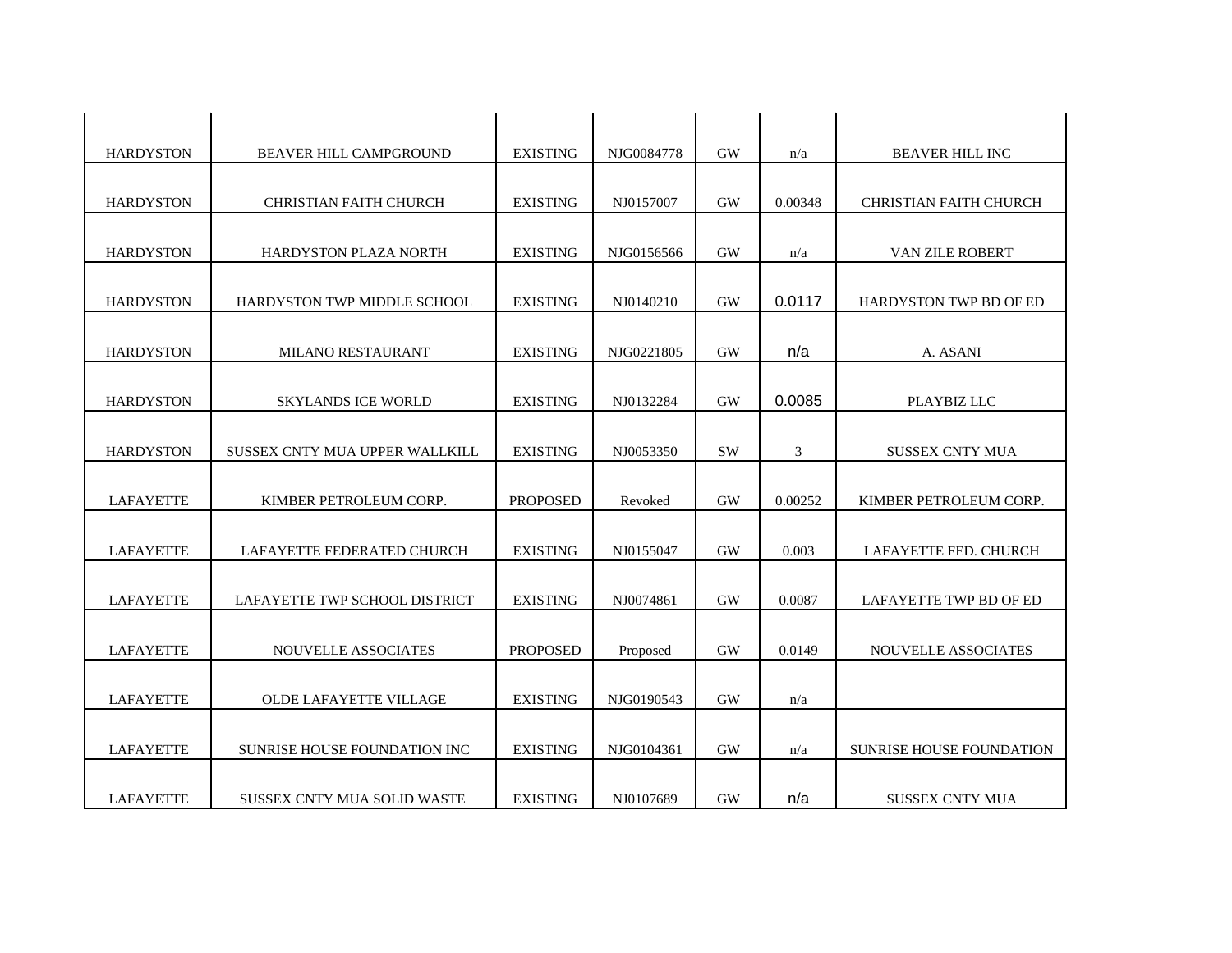| <b>MONTAGUE</b>    | 206 SHORE DR                    | <b>EXISTING</b> | NJG0136689 | $\rm GW$  | n/a   | PARTNRS OF OWNERS ASSOC  |
|--------------------|---------------------------------|-----------------|------------|-----------|-------|--------------------------|
|                    |                                 |                 |            |           |       |                          |
| <b>MONTAGUE</b>    | <b>CEDAR RIDGE CAMPGROUND</b>   | <b>EXISTING</b> | NJG0085928 | <b>GW</b> | n/a   | KULP JOSEPH W & JOYCE    |
| <b>MONTAGUE</b>    | DEWITTE FAMILY LLP              | <b>EXISTING</b> | NJG0167673 | GW        | n/a   | C. DEWITTE               |
|                    |                                 |                 |            |           |       |                          |
| <b>MONTAGUE</b>    | TAP'S PUB (FORMERLY RENDEZVOUS) | <b>EXISTING</b> | NJG0171956 | <b>GW</b> | n/a   | E. HAMILL                |
|                    |                                 |                 |            |           |       |                          |
| <b>MONTAGUE</b>    | HIGH POINT STATE PARK BATH HSE  | <b>EXISTING</b> | NJG0072141 | <b>GW</b> | n/a   | NJDEP STATE PARK SERVICE |
|                    |                                 |                 |            |           |       |                          |
| <b>MONTAGUE</b>    | MONTAGUE TWP ELEM. SCHOOL       | <b>EXISTING</b> | NJ0105058  | <b>GW</b> | 0.002 | MONTAGUE TWP BD OF ED    |
|                    |                                 |                 |            |           |       |                          |
| <b>MONTAGUE</b>    | ROCKVIEW VALLEY CAMPGROUND      | <b>EXISTING</b> | NJG0085910 | <b>GW</b> | n/a   | PATEL JAYESH             |
|                    |                                 |                 |            |           |       |                          |
| <b>MONTAGUE</b>    | <b>SUNRISE MART</b>             | <b>EXISTING</b> | NJG0203670 | <b>GW</b> | n/a   | F. EBRAHIMI              |
|                    |                                 |                 |            |           |       |                          |
| <b>MONTAGUE</b>    | <b>8 CONDO UNITS</b>            | <b>EXISTING</b> | NJG0214710 | <b>GW</b> | n/a   | T. SENEGETO              |
|                    |                                 |                 |            |           |       |                          |
| <b>MONTAGUE</b>    | <b>TRAIL BLAZERS CAMP INC</b>   | <b>EXISTING</b> | NJG0226483 | <b>GW</b> | n/a   | S. BATES                 |
|                    |                                 |                 |            |           |       |                          |
| <b>MONTAGUE</b>    | <b>TRI-STATE BIBLE CAMP</b>     | <b>EXISTING</b> | NJG0176524 | <b>GW</b> | n/a   | <b>C. JENKINS</b>        |
|                    |                                 |                 |            |           |       |                          |
| <b>MONTAGUE</b>    | TRI-STATE MALL                  | <b>EXISTING</b> | NJG0078085 | <b>GW</b> | n/a   | TRI STATE MALL ASSOC.    |
|                    |                                 |                 |            |           |       |                          |
| <b>MOUNT OLIVE</b> | MUSCONETCONG SEWERAGE AUTHORITY | <b>EXISTING</b> | NJ0027821  | <b>SW</b> | 5.9   | MUSCONETCONG SEWER AUTH. |
|                    |                                 |                 |            |           |       |                          |
| <b>NEWTON</b>      | <b>TOWN OF NEWTON</b>           | <b>EXISTING</b> | NJ0020184  | <b>SW</b> | 1.4   | <b>NEWTON TOWN</b>       |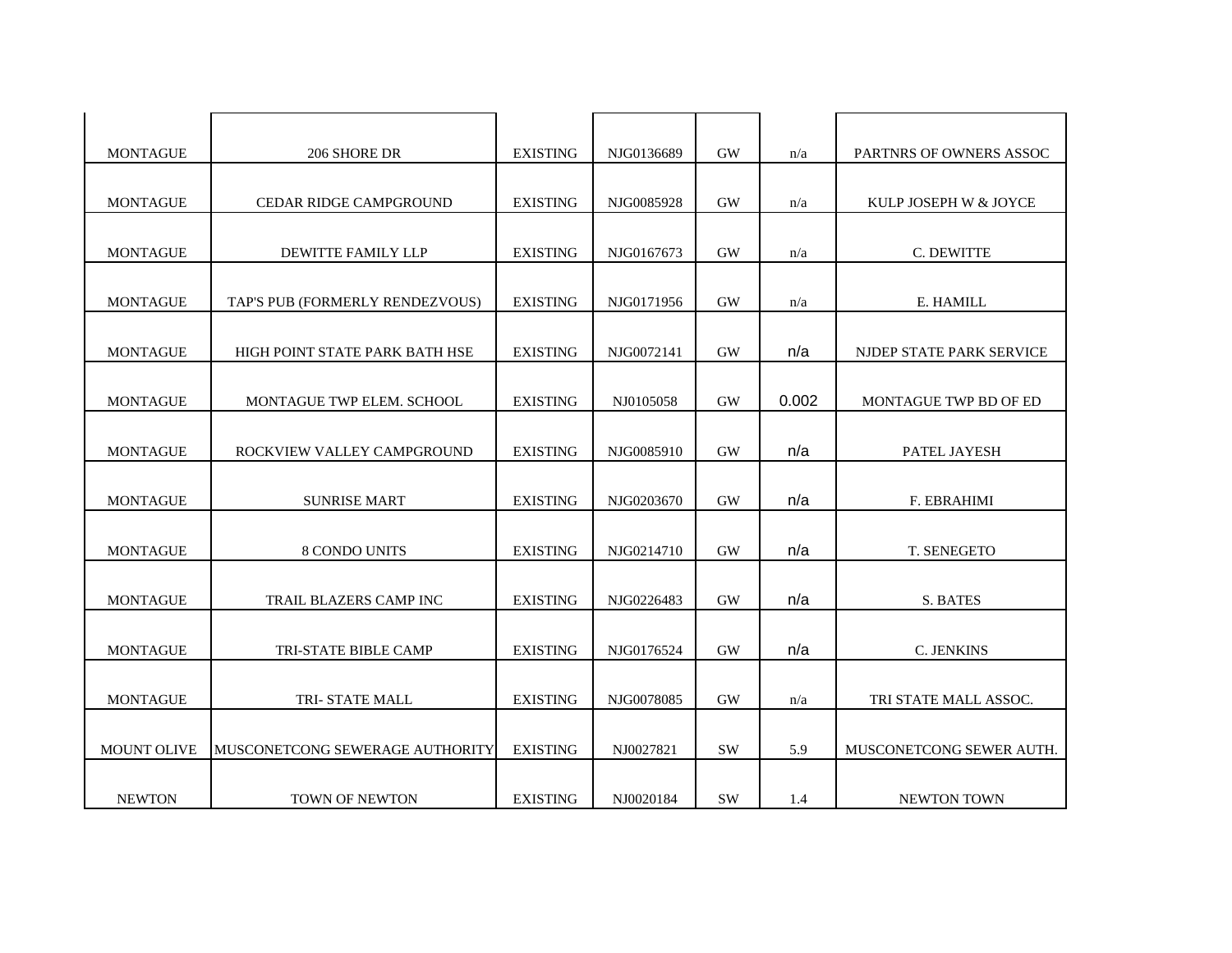| <b>SANDYSTON</b> | LINDLEY COOK 4-H CAMP              | <b>EXISTING</b> | NJ0051322  | <b>GW</b> | 0.0128  | NJ RUTGERS UNIV.               |
|------------------|------------------------------------|-----------------|------------|-----------|---------|--------------------------------|
| <b>SANDYSTON</b> | <b>STOKES STATE FOREST</b>         | <b>EXISTING</b> | NJG0133302 | <b>GW</b> | n/a     | NJDEP STATE PARK SERVICE       |
| <b>SANDYSTON</b> | NJ SCHOOL OF CONSERVATION          | <b>EXISTING</b> | NJ0069116  | <b>GW</b> | 0.0201  | NJDEP STATE PARK SERVICE       |
| <b>SANDYSTON</b> | <b>NJDEP</b>                       | <b>EXISITNG</b> | NJG0085537 | <b>GW</b> | n/a     | NJDEP FISH GAME & WILDLIFE     |
| <b>SPARTA</b>    | <b>ALPINE SCHOOL STP</b>           | <b>EXISTING</b> | NJ0027065  | <b>SW</b> | 0.025   | SPARTA TWP BD OF ED            |
| <b>SPARTA</b>    | ANDRES RESTAURANT                  | <b>EXISTING</b> | NJG0234940 | <b>GW</b> | n/a     | T. DEWAAL                      |
| <b>SPARTA</b>    | <b>BLUE HERON PLAZA</b>            | <b>EXISTING</b> | NJG0132314 | <b>GW</b> | 0.002   | <b>BLUE HERON PLAZA LLC</b>    |
| <b>SPARTA</b>    | <b>BLUE HERON SENIOR HOUSING</b>   | <b>PROPOSED</b> | NJ0077127  | GW        | 0.02612 | DTH 15 LLC                     |
| <b>SPARTA</b>    | DELMAR PROFESSIONAL BUILDING       | <b>EXISTING</b> | NJG0139491 | <b>GW</b> | n/a     | P. DAUTEL                      |
| <b>SPARTA</b>    | <b>GREENTREE VILLAGE TOWNHOMES</b> | <b>EXISTING</b> | NJG0102768 | <b>GW</b> | n/a     | <b>GREENTREE VILLG. OWNERS</b> |
| <b>SPARTA</b>    | <b>HAWTHORNE PARK CLUB</b>         | <b>EXISTING</b> | NJG0172219 | <b>GW</b> | n/a     | <b>HAWTHORNE PARK CLUB</b>     |
| <b>SPARTA</b>    | HOMESTEAD RESTAURANT               | <b>EXISTING</b> | NJG0170763 | <b>GW</b> | n/a     | <b>J. COFRANCESCO</b>          |
| <b>SPARTA</b>    | MORRIS LAKE WATER TREATMENT        | <b>EXISTING</b> | NJ0136603  | <b>SW</b> | 0.2     | TOWN OF NEWTON                 |
| <b>SPARTA</b>    | NORTH VILLAGE AT SPARTA            | <b>PROPOSED</b> | Proposed   | <b>GW</b> | 0.12    | CC HOLDINGS, LLC               |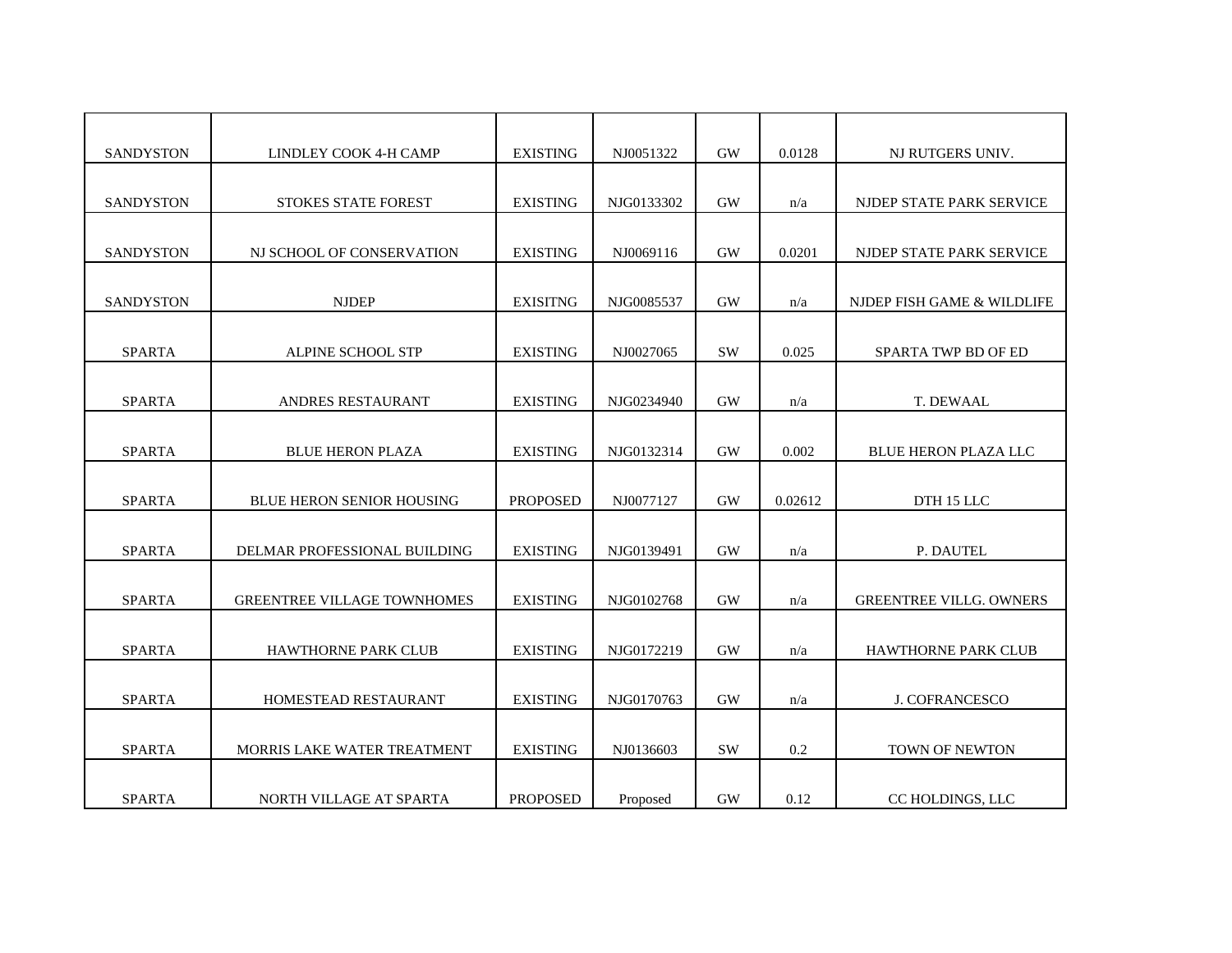| <b>SPARTA</b>     | POPE JOHN XXIII HIGH SCHOOL       | <b>EXISTING</b> | NJ0027049  | <b>SW</b> | 0.022 | POPE JOHN XXIII HIGH SCHOOL   |
|-------------------|-----------------------------------|-----------------|------------|-----------|-------|-------------------------------|
| <b>SPARTA</b>     | SPARTA PLAZA                      | <b>EXISTING</b> | NJG0136310 | GW        | n/a   | <b>JS K REALTY INC</b>        |
| <b>SPARTA</b>     | UPPER LAKE PLAZA LP               | <b>EXISTING</b> | NJG0242691 | <b>GW</b> | n/a   | W. R. WILSON                  |
| <b>SPARTA</b>     | WHITE DEER PLAZA                  | <b>EXISTING</b> | NJ0027057  | <b>SW</b> | 0.05  | <b>SPARTA TWP</b>             |
| <b>SPARTA</b>     | <b>SUSSEX CNTY VO TECH HS</b>     | <b>EXISTING</b> | NJ0050806  | <b>GW</b> | 0.018 | SUSSEX CNTY TECH. SCHOOL      |
| <b>STILLWATER</b> | ALDERSGATE CENTER                 | <b>EXISTING</b> | NJG0128082 | <b>GW</b> | n/a   | <b>COMM. ON CAMPS</b>         |
| <b>STILLWATER</b> | CAMP NEJEDA FOUNDATION INC        | <b>EXISTING</b> | NJG0146986 | $\rm GW$  | n/a   | <b>CAMP NEJEDA FOUNDATION</b> |
| <b>STILLWATER</b> | <b>FAIRVIEW LAKE YMCA CAMPS</b>   | <b>EXISTING</b> | NJG0132578 | GW        | n/a   | YMCA FAIRVIEW LAKE CAMPS      |
| <b>STILLWATER</b> | <b>MOUNTAIN BROOK INN</b>         | <b>EXISTING</b> | NJG0242560 | <b>GW</b> | n/a   | R. URR                        |
| <b>STILLWATER</b> | <b>MOUNTAIN SHADOWS LAKES</b>     | <b>EXISTING</b> | NJG0132039 | <b>GW</b> | n/a   | <b>MOUNTAIN SHADOWS LAKES</b> |
| <b>STILLWATER</b> | <b>STILLWATER BD OF ED</b>        | <b>EXISTING</b> | NJG0159204 | <b>GW</b> | n/a   | STILLWATER TWP BD OF ED       |
| <b>STILLWATER</b> | <b>SWARTSWOOD STATE PARK</b>      | <b>EXISTING</b> | NJG0133337 | <b>GW</b> | n/a   | NJDEP STATE PARK SERVICE      |
| <b>VERNON</b>     | <b>GREAT GORGE TERRACE CONDOS</b> | <b>EXISTING</b> | NJG0140091 | <b>GW</b> | n/a   |                               |
| <b>VERNON</b>     | <b>CAMP SUSSEX</b>                | <b>EXISTING</b> | NJG0138576 | <b>GW</b> | n/a   |                               |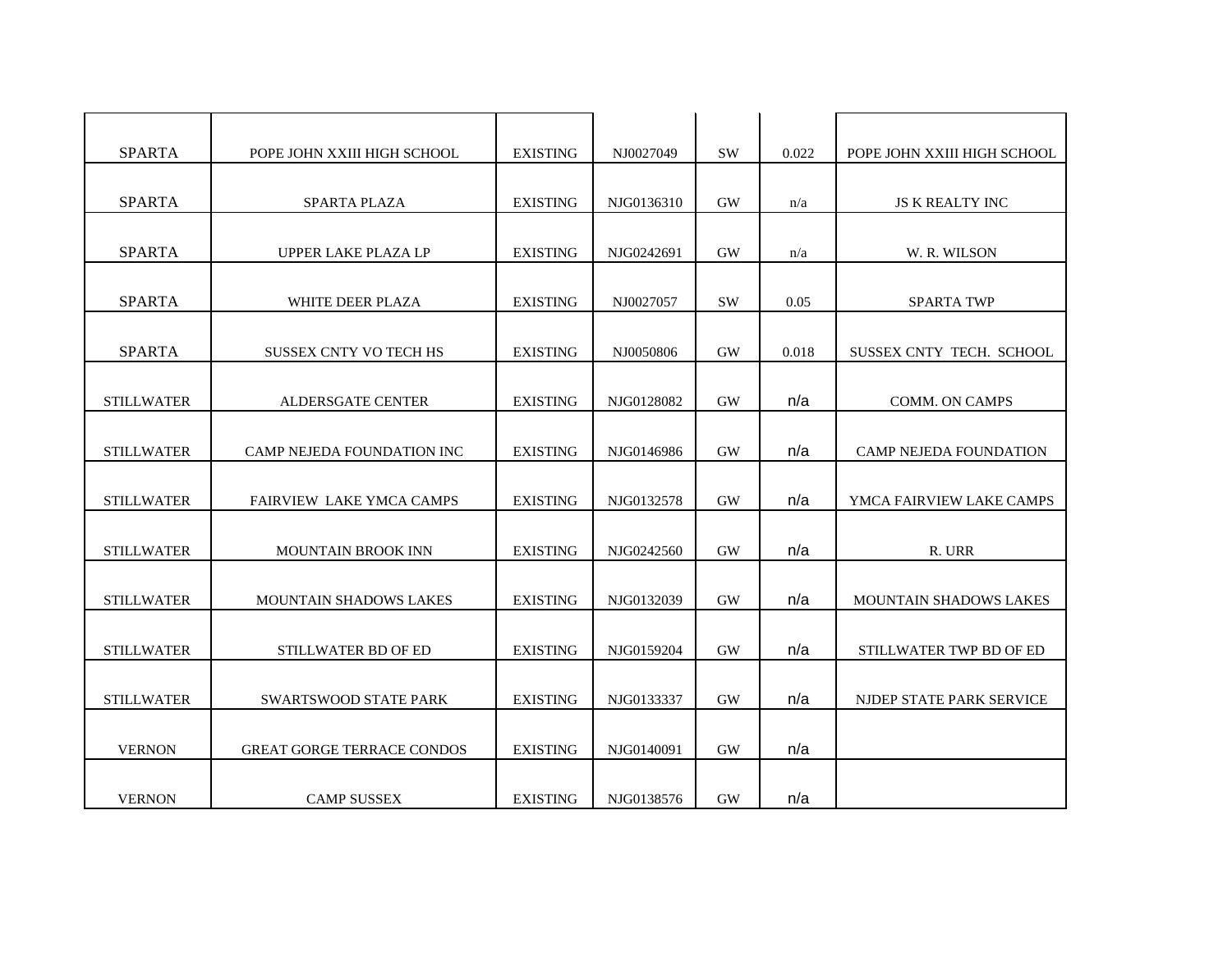| <b>VERNON</b>  | LEGENDS RESORT & COUNTRY CLUB   | <b>EXISTING</b> | NJ0023949  | <b>SW</b> | 0.35  | <b>LEGENDS RESORT</b>      |
|----------------|---------------------------------|-----------------|------------|-----------|-------|----------------------------|
| <b>VERNON</b>  | LEGENDS RESORT & COUNTRY CLUB   | <b>EXISTING</b> | NJ0082511  | <b>GW</b> | 0.35  | <b>LEGENDS RESORT</b>      |
|                |                                 |                 |            |           |       |                            |
| <b>VERNON</b>  | <b>HIDDEN VALLEY SKI RESORT</b> | <b>EXISTING</b> | NJG0168076 | GW        | n/a   |                            |
| <b>VERNON</b>  | <b>GLEN MEADOW SCHOOL</b>       | <b>EXISTING</b> | NJG0219410 | <b>GW</b> | n/a   | VERNON TWP BD OF ED        |
| <b>VERNON</b>  | HIDDEN VILLAGE CONDO ASSOC      | <b>EXISTING</b> | NJG0169153 | <b>GW</b> | n/a   | HIDDEN VILLGE CONDO ASSOC. |
| <b>VERNON</b>  | LOUNSBERRY HOLLOW SCHOOL        | <b>EXISTING</b> | NJ0023841  | <b>SW</b> | 0.032 | VERNON TWP BD OF ED        |
| <b>VERNON</b>  | <b>WALNUT RIDGE SCHOOL</b>      | <b>EXISTING</b> | NJG0219428 | <b>GW</b> | n/a   | VERNON TWP BD OF ED        |
| <b>VERNON</b>  | <b>SUSSEX CNTY MUA FACILITY</b> | <b>EXISTING</b> | NJ0145688  | <b>GW</b> | 0.265 | <b>SUSSEX CNTY MUA</b>     |
| <b>VERNON</b>  | <b>TALL TIMBERS CAMP GROUND</b> | <b>EXISTING</b> | NJG0136875 | GW        | n/a   | <b>TALL TIMBERS OWNERS</b> |
| <b>VERNON</b>  | VERNON COLONIAL PLAZA           | <b>EXISTING</b> | NJG0062677 | <b>GW</b> | n/a   | MILELLI VERNON FAMILY LLC  |
| <b>VERNON</b>  | VERNON TWP HIGH SCHOOL          | <b>EXISTING</b> | NJ0091260  | <b>GW</b> | 0.035 | <b>VERNON TWP BD OF ED</b> |
| <b>VERNON</b>  | WAWAYANDA STATE PARK            | <b>EXISTING</b> | NJG0073415 | <b>GW</b> | n/a   | NJDEP STATE PARK SERVICE   |
| <b>VERNON</b>  | WHITE ELEPHANT CORP             | <b>EXISTING</b> | NJG0107212 | <b>GW</b> | n/a   | WHITE ELEPHANT CORP        |
| <b>WANTAGE</b> | AMES RUBBER CORP PLANT#3        | <b>EXISTING</b> | NJ0085561  | <b>SW</b> | 0.049 | <b>AMES RUBBER CORP</b>    |